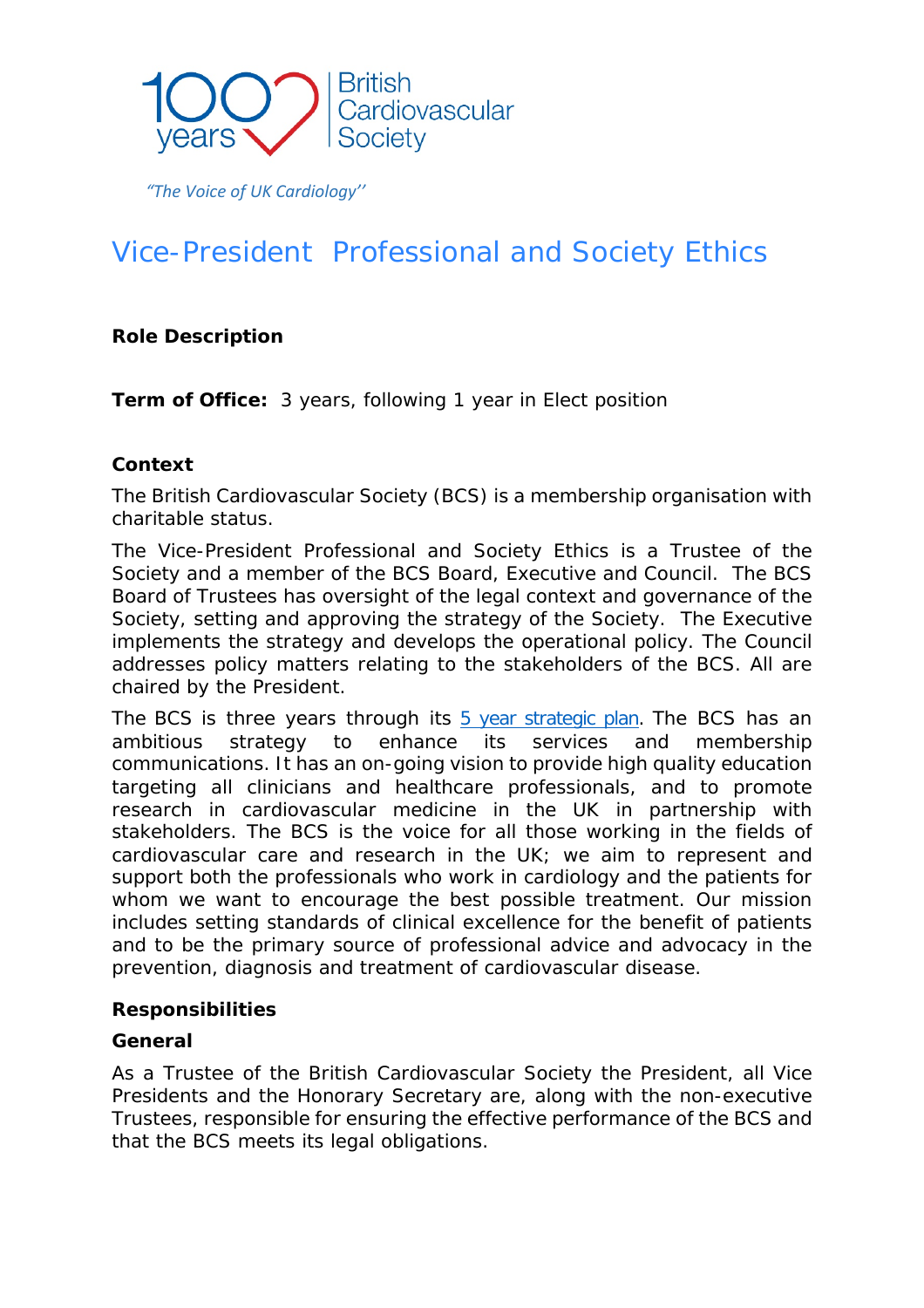All Trustees are expected to:

- work in partnership with other Trustees and the Executive Group to achieve the objectives of the BCS
- act as high-level representatives for the BCS

Each Trustee is an equal member of the Board and has the same responsibility as the other trustees for the success of the organisation for delivering to its core purposes, values and mission and ensuring that there is compliance with its charitable status.

# *Specifics*

The Vice-President (Professional and Society Ethics) is responsible for:

- Leading on professional and society ethics (e.g., developing BCS values for our members and the profession, establishing formal position in respect to workplace issues impacting cardiology e.g., bullying, etc).
- Evolving and developing a clear EDI strategy and policy for the BCS as an organisation and in respect of our members and standards for the profession
- Working closely with the Council Women in Cardiology elected member and the Women in Cardiology Committee to ensure alignment of work plans and strategy
- Engaging with Affiliated society members and the BJCA to develop shared EDI principles, policy and position statements where possible
- Developing a clear published environmental strategy for the BCS through the Environment Committee and ensuring this is embedded in business practices
- Overseeing the development of position statements for publication to our members working closely with VP (Digital, IT, Communications and Marketing)
- Ensuring that the BC's position and strategy to professional and society ethics reflect high standards, good practice and are evidence based.
- Engaging and collaborating with BCS's principal partners on areas of good practice to inform policy
- Undertaking a clinical leadership role on functional areas of BCS business and activities as agreed by the President and Board
- Managing assignments designated by the President

The Vice-President Professional and Society Ethics will:

- Attend meetings of and provide regular reports to:
	- o the Board (4 meetings per year)
	- o the Executive (4 meetings per year)
	- o Executive 'lite' (8 meetings per year)
	- o Council (3 meeting per year)
	- o the AGM (June meeting at BCS Conference)

In between Board meetings, Trustees may be expected to meet and/or engage in contact via email or phone, with the President, Chief Executive, and other BCS Officers, staff and volunteers as necessary

• Act as Chair to the following: